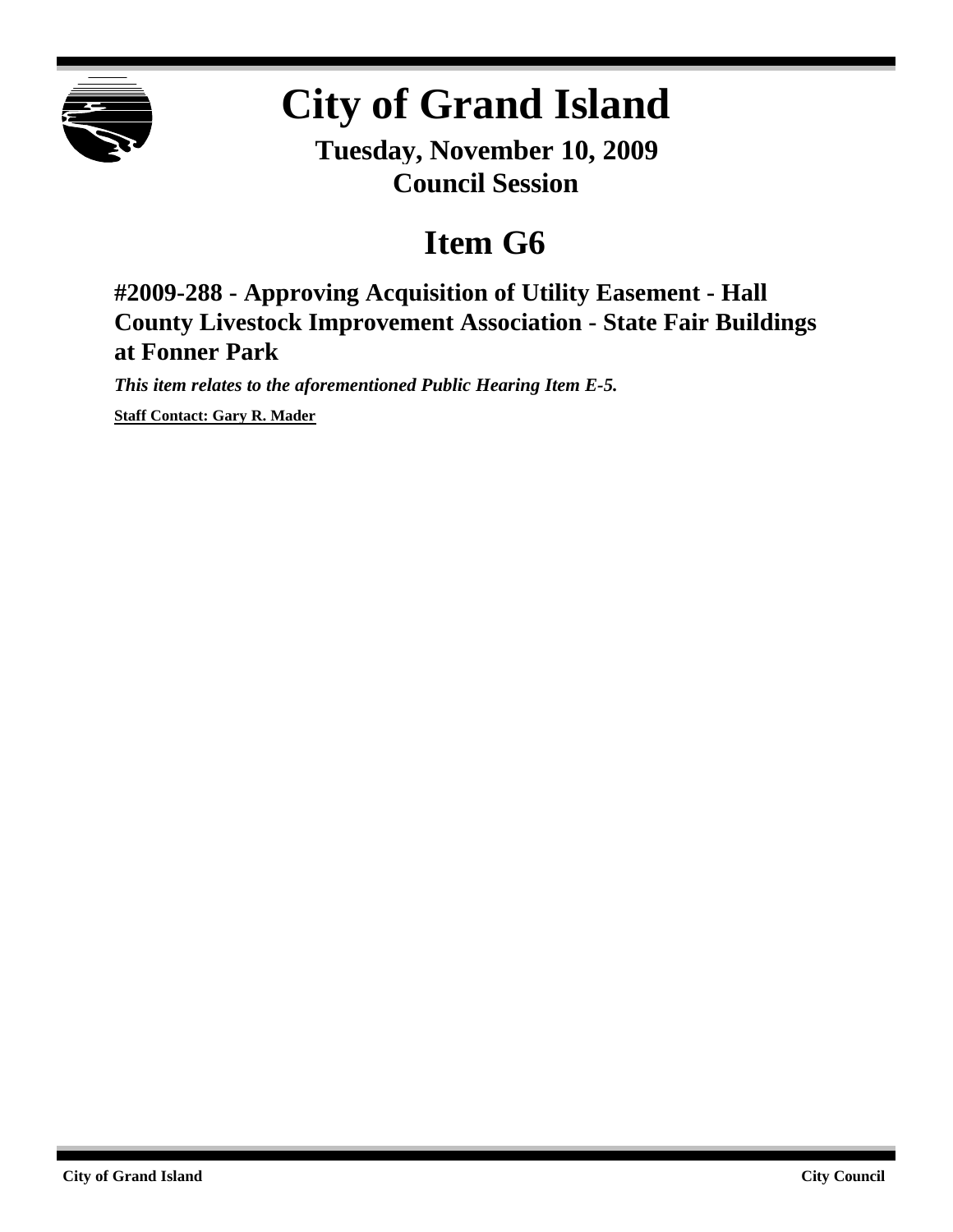#### R E S O L U T I O N 2009-288

WHEREAS, a public utility easement is required by the City of Grand Island, from Hall County Livestock Improvement Association, to install, maintain, repair and replace water mains, storm drains, sanitary sewers, and other utility facilities over and across and operate thereon, public utilities and appurtenances; and

WHEREAS, a public hearing was held on November 10, 2009, for the purpose of discussing the proposed acquisition of an easement composed of a portion of the East half of the Southwest quarter (E ½ SW ¼) of Section Twenty-two (22), Township Eleven (11) North, Range Nine (9) West of the 6<sup>th</sup> P.M., in the City of Grand Island, Hall County, Nebraska, and more particularly described as follows:

Commencing at the Southeast corner of said Southwest quarter; thence westerly along the South line of said Southwest quarter on an assumed bearing of North 89°33'49" West, a distance of 725.39 feet to a point; thence North  $00^{\circ}00'07''$  West a distance of 93.00 feet to a point of intersection with the North right-of-way line of East Stolley Park Road, said point being the True Point of Beginning; thence North 89°33'49" West along a North line of said right-of-way, a distance of 20.00 feet to a point; thence North 00°00'07" West, a distance of 834.34 feet to a point, thence South 89°59'53" West, a distance of 575.47 feet to a point of intersection with the West line of the East half of said Southwest quarter; thence North 00°00'01" East along the West line of the East half of said Southwest quarter, a distance of 30.00 feet to a point; thence North 89°59'53" East, a distance of 575.47 feet to a point; thence North  $00^{\circ}00'07'$  West, a distance of 560.66 feet to a point; thence North 04°48'45" East, a distance of 140.00 feet to a point; thence North  $00^{\circ}00'16'$  west, a distance of 793.72 feet to a point; thence north  $44^{\circ}59'44''$  East, a distance of 82.08 feet to a point; thence North 00°00'07" West, a distance of 36.88 feet to a point of intersection with the South right-of-way line of East Fonner Park Road; thence South 89°13'28" East along the South line of said right-of-way, a distance of 46.93 feet to a point; thence South 00°28'09" West, a distance of 17.75 feet to a point; thence South  $44^{\circ}59'44''$  West, a distance of 37.87 feet to a point, thence South 00 $^{\circ}00'07''$  East, a distance of 227.10 feet to a point, thence South 78°45'00" East, a distance of 80.51 feet to a point; thence South 37°56'52" East, a distance of 33.72 feet to a point; thence South  $52^{\circ}03'08''$  West, a distance of 20.00 feet to a point; thence North  $37^{\circ}56'52''$  West, a distance of 26.28 feet to a point; thence North 78°45'00" West, a distance of 89.49 feet to a point; thence North 00°00'07" West, a distance of 223.51 feet to a point; thence South  $44^{\circ}59'44''$  west a distance of 53.79 feet to a point; thence South  $00^{\circ}00'16''$  East, a distance of 786.28 feet to a point; thence South 04°48'45" West, a distance of 129.54 feet to a point, thence North 89°59'53" East, a distance of 473.26 feet to a point; thence South 45°00'07" East, a distance of 44.16 feet to a point 220.00 feet West of the East line of said Southwest quarter, thence South 00°00'07" east along a line 220.00 feet West of and parallel with the East line of said Southwest quarter, a distance of 19.89 feet to a point; thence South  $89^{\circ}59'53''$  West, a distance of 8.40 feet to a point; thence North  $45^{\circ}00'07''$ 

> Approved as to Form  $\overline{a}$ November 5, 2009 ¤ City Attorney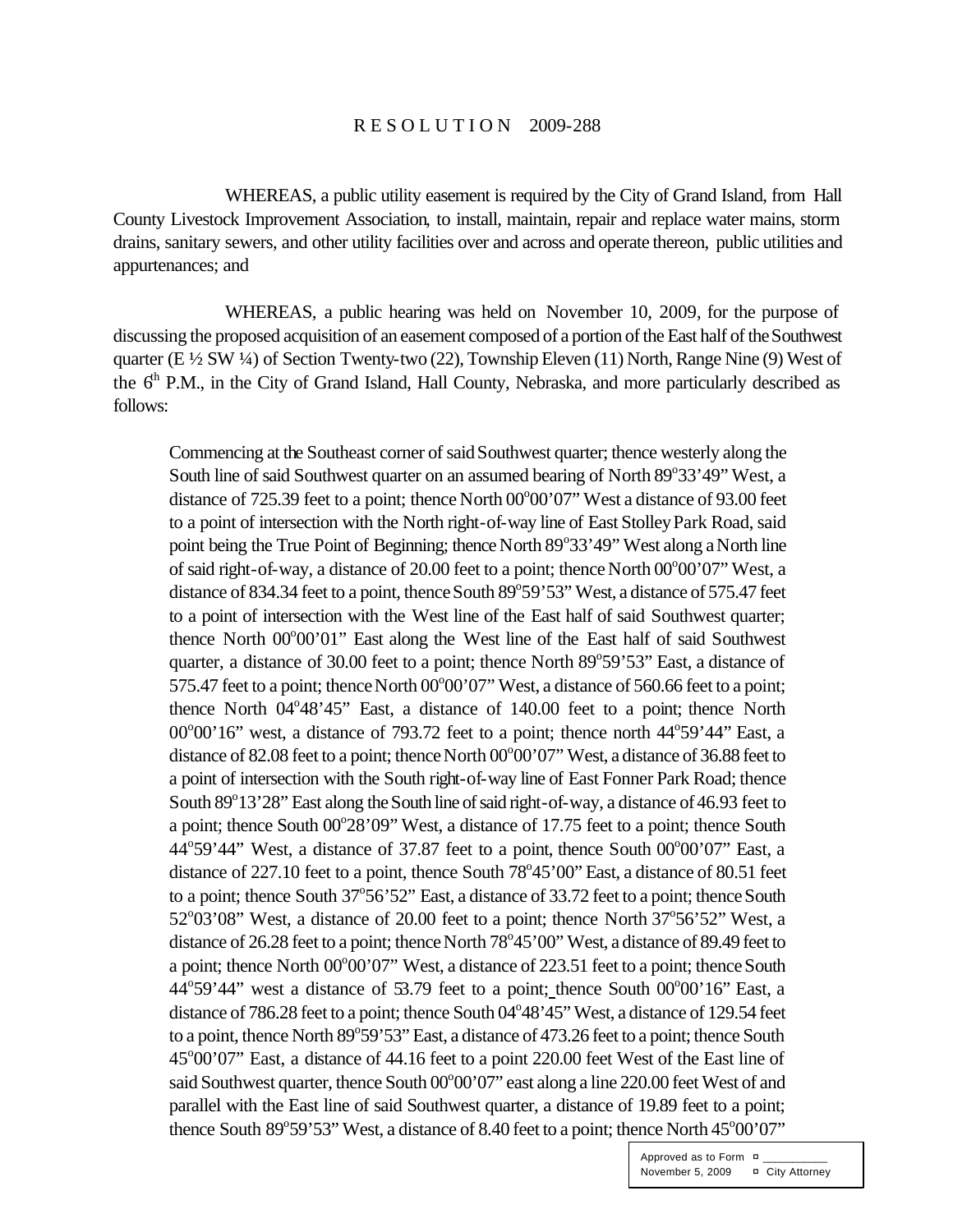West, a distance of 44.00 feet to a point; thence South 89°59;53" West, a distance of 465.86 feet to a point, thence South 00°00'07" East, a distance of 235.24 feet to a point; thence North  $89^{\circ}59'53''$  East, a distance of 25.00 feet to a point; thence South  $00^{\circ}00'07''$ East, a distance of  $25.00$  feet to a point; thence South  $00^{\circ}00'07'$  East, a distance of 199.49 feet to the point of beginning. Said tract contains a calculated area of 109,323.34 square feet or 2.51 acres, more or less.

#### TOGETHER WITH:

#### (PARCEL 2)

A legal description for a tract of land composed of a portion of the Northeast Quarter of the Southwest Quarter of Section Twenty-two (22), Township Eleven (11) North, Range Nine (9) West of the  $6<sup>th</sup>$  P.M., in the City of Grand Island, Hall County, Nebraska, and more particularly described as follows:

Commencing at the Northeast corner of the Northeast quarter of said Southwest quarter; thence southerly along the East line of the Northeast quarter of said Southwest quarter on an assumed bearing of South 00°00'07" East, a distance of 122.36 feet to a point; thence North 89°50'09" West, a distance of 15.00 feet to a point, said point being the True Point of Beginning; thence South 00°00'07" East along a line 15.00 feet West of and parallel with the East line of the Northeast quarter of said Southwest quarter, a distance of 20.00 feet to a point; thence North 89°50'09" West, a distance of 185.00 feet to a point 200.00 feet West of the East line of the Northeast quarter of said Southwest quarter; thence North 00°00'07" West along a line 200.00 feet West of and parallel with the East line of the Northeast quarter of said Southwest quarter, a distance of 20.00 feet to a point; thence South 89°50'09" East a distance of 185.00 feet to the point of beginning. Said tract contains a calculated area of 3,700.00 square feet or 0.08 acres, more or less.

### (PARCEL 3)

A legal description for a tract of land composed of a portion of the Northeast Quarter of the Southwest quarter of Section Twenty-two (22), Township Eleven (11) North, Range Nine  $(9)$  West of the  $6<sup>th</sup>$  P.M., in the City of Grand Island, Hall County, Nebraska, and more particularly described as follows:

Commencing at the Northeast corner of the Northeast quarter of said Southwest quarter; thence southerly along the East line of the Northeast quarter of said Southwest quarter on an assumed bearing of South 00°00'07" East, a distance of 442.55 feet to a point; thence North 89°51'21" West, a distance of 15.00 feet to the True Point of Beginning; thence South 00°00'07" East along a line 15.00 feet West of the parallel with the East line of the Northeast quarter of said Southwest quarter, a distance of 20.00 feet to a point; thence North 89°51'21" West, a distance of 185.00 feet to a point 200.00 feet West of the East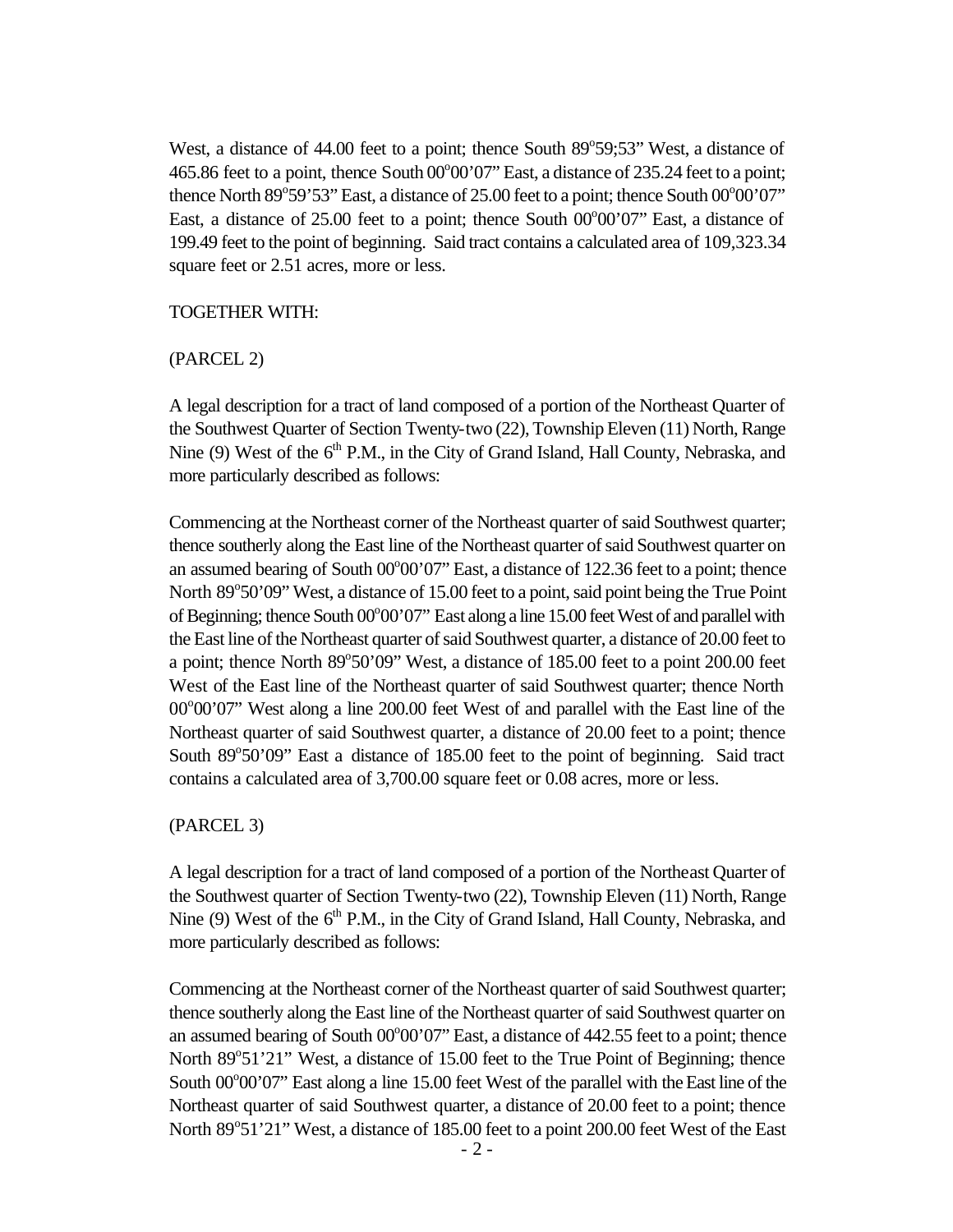line of the Northeast quarter of said Southwest quarter; thence North 00°00'07" West along a line 200.00 feet West of and parallel with the East line of the Northeast quarter of said Southwest quarter, a distance of 20.00 feet to a point, thence South 89°51'21" East, a distance of 185.00 feet to the point of beginning. Said tract contains a calculated area of 3,700.00 square feet or 0.08 acres, more or less.

The above-described easement and right-of-way containing a total of 116,723.34 square feet, more or less, as shown on the attached plat by Olsson Associates, dated 2009, attached hereto and incorporated herein by reference,

NOW, THEREFORE, BE IT RESOLVED BY THE MAYOR AND COUNCIL OF THE CITY OF GRAND ISLAND, NEBRASKA, that the City of Grand Island be, and hereby is, authorized to acquire a public utility easement fromthe Hall County Livestock Improvement Association on the above-described tract of land.

- - -

Adopted by the City Council of the City of Grand Island, Nebraska, November 10, 2009.

Margaret Hornady, Mayor

\_\_\_\_\_\_\_\_\_\_\_\_\_\_\_\_\_\_\_\_\_\_\_\_\_\_\_\_\_\_\_\_\_\_\_\_\_\_\_

Attest:

RaNae Edwards, City Clerk

\_\_\_\_\_\_\_\_\_\_\_\_\_\_\_\_\_\_\_\_\_\_\_\_\_\_\_\_\_\_\_\_\_\_\_\_\_\_\_